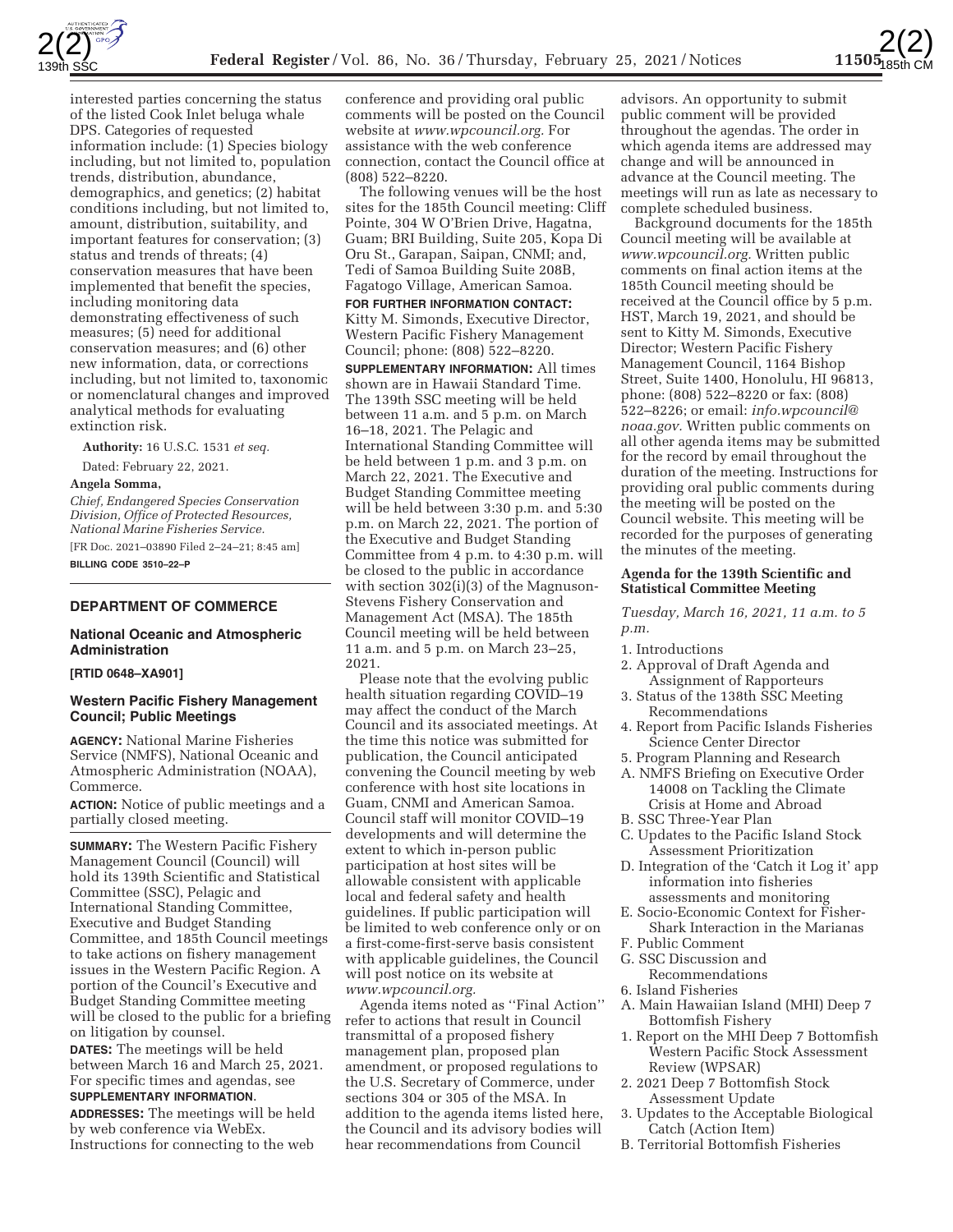- 1. Approaches for Managing the American Samoa Bottomfish Fishery
- 2. Impact Analyses of the Guam Bottomfish Management Unit Species (BMUS) Rebuilding Plan (Action Items)
- C. Public Comment
- D. SSC Discussion and Recommendations
- *Wednesday, March 17, 2021, 11 a.m. to 5 p.m.*
- A. Seabird Mitigation Measures in the Hawaii Longline Fishery
- 1. Options for Modifying Shallow-set Longline Fishery Seabird Mitigation Measures
- 2. Draft Tori Line Specifications for Deep-set Longline Fishery
- B. Shallow-set Longline Reasonable and Prudent Measures Working Group Update
- C. SSC Working Group on False Killer Whale Take Reduction Measures
- D. Endangered Species Act (ESA) Consultations for the Hawaii Deepset Longline Fishery, American Samoa Longline Fishery, and Bottomfish Fisheries
- E. ESA and Marine Mammal Protection Act (MMPA) Updates
- F. Public Comment
- G. SSC Discussion and
- Recommendations
- 8. Pelagic Fisheries
- A. American Samoa Longline Annual Fishery Report
- B. Hawaii Longline Annual Fishery Report
- C. Monte Carlo Analyses of Longline Mitigation Measures
- D. Oceanic Whitetip Shark Working Group Report and Options Document to Address MSA 304(i) Obligations
- E. Wire Leader Regulatory Amendment for the Hawaii Longline fishery (Action Item)
- F. Addressing MSA 304(i) Obligations for Western & Central North Pacific Striped Marlin
- 1. Addressing Mitigation Measures to Move Towards Ending International Overfishing
- 2. US Catch Limits for Western & Central North Pacific Striped Marlin (Action Item)
- G. International Fisheries
- 1. South Pacific Regional Fisheries Management Organization (SPRFMO) Science Committee
- 2. Report of Outcomes of the 17th Session of the Western Central Pacific Fisheries Commission (WCPFC)
- 3. Conceptual Frame for Workshop on Bigeye Tuna Management in Western Central Pacific Ocean (WCPO) Longline Fisheries
- 4. Outcomes of the 34th Fisheries and Agriculture Organization (FAO) Committee on Fisheries (COFI)
- H. Public Comment
- I. SSC Discussion and Recommendations

*Thursday, March 18, 2021, 11 a.m. to 5 p.m.* 

- 9. Other Business
- A. June 2021 SSC Meetings Dates
- 10. Summary of SSC Recommendations to the Council

## **Agenda for the Pelagic and International Standing Committee**

*Monday, March 22, 2021, 1 p.m. to 3 p.m.* 

- 1. Oceanic Whitetip Shark Working Group Report and Options Document to Address MSA 304(i) **Obligations**
- 2. Wire Leader Regulatory Amendment in Hawaii Longline Fisheries (Initial Action)
- 3. Addressing MSA 304(i) Obligations for Western & Central North Pacific Striped Marlin
- A. Addressing Mitigation Measures to Move Towards Ending International Overfishing
- B. US Catch Limits for Western & Central North Pacific Striped Marlin (Final Action)
- 4. Outcomes of the 34th FAO COFI 5. Advisory Group Report and Recommendations
- 5. Other Issues
- 6. Public Comment
- 7. Discussion and Recommendations

### **Agenda for the Executive and Budget Standing Committee**

*Monday, March 22, 2021, 3:30 p.m. to 5:30 p.m. (4 p.m. to 4:30 p.m. CLOSED)* 

- 1. Financial Reports
- 2. Administrative Reports
- 3. Coral Critical Habitat Working Group and Council Response
- 4. Council Family Changes 5. Update on Litigation (Closed
- Session—pursuant to MSA § 302(i)(3)) 6. Meetings and Workshops
- 7. Other Issues
- 8. Public Comment
- 9. Discussion and Recommendations

#### **Agenda for the 185th Council Meeting**

*Tuesday, March 23, 2021, 11 a.m. to 5 p.m.* 

- 1. Welcome and Introductions
- 2. Approval of the 185th Agenda
- 3. Approval of the 184th Meeting Minutes
- 4. Executive Director's Report
- 5. Agency Reports
- A. National Marine Fisheries Service
- 1. Pacific Islands Regional Office
- 2. Pacific Islands Fisheries Science Center
- B. NOAA Office of General Counsel Pacific Islands Section
- C. Enforcement
- 1. U.S. Coast Guard
- 2. NOAA Office of Law Enforcement
- 3. NOAA Office of General Counsel Enforcement Section
- D. U.S. State Department
- E. U.S. Fish and Wildlife Service
- F. Public Comment
- G. Council Discussion and Action
- 6. Pelagic & International Fisheries
- A. American Samoa Longline Annual Fishery Report
- B. Hawaii Longline Annual Fishery Report
- C. Oceanic Whitetip Shark Working Group Report and Options Document to Address MSA 304(i) **Obligations**
- D. Wire Leader Regulatory Amendment in Hawaii Longline Fisheries (Initial Action)
- E. Addressing MSA 304(i) Obligations for Western & Central North Pacific Striped Marlin
- 1. Addressing Mitigation Measures to Move Towards Ending International Overfishing
- 2. U.S. Catch Limits for Western & Central North Pacific Striped Marlin (Final Action)
- F. International Fisheries
- 1. Report of Outcomes of the SPRFMO Meeting
- 2. Report of Outcomes of the 17th Session of the WCPFC
- 3. Conceptual Frame for Workshop on Bigeye Tuna Management in WCPO Longline Fisheries
- 4. Outcomes of the 34th FAO COFI
- G. Advisory Group Report and Recommendations
- 1. Pelagic Plan Team
- 2. Advisory Panel

*5 p.m.* 

*5 p.m.* 

- 
- 3. Fishing Industry Advisory Committee 4. Non-Commercial Fishing Advisory Committee
- 5. Scientific & Statistical Committee
- H. Standing Committee Report and
- Recommendations

7. Protected Species

Measures

- I. Public Comment
- J. Council Discussion and Action

A. Seabird Mitigation Measures 1. Options for Modifying Shallow-set Longline Fishery Seabird Mitigation

2. Draft Tori Line Specifications for Deep-set Longline Fishery

*Tuesday, March 23, 2021, 4:30 p.m. to* 

Public Comment on Non-Agenda Items *Wednesday, March 24, 2021, 11 a.m. to*